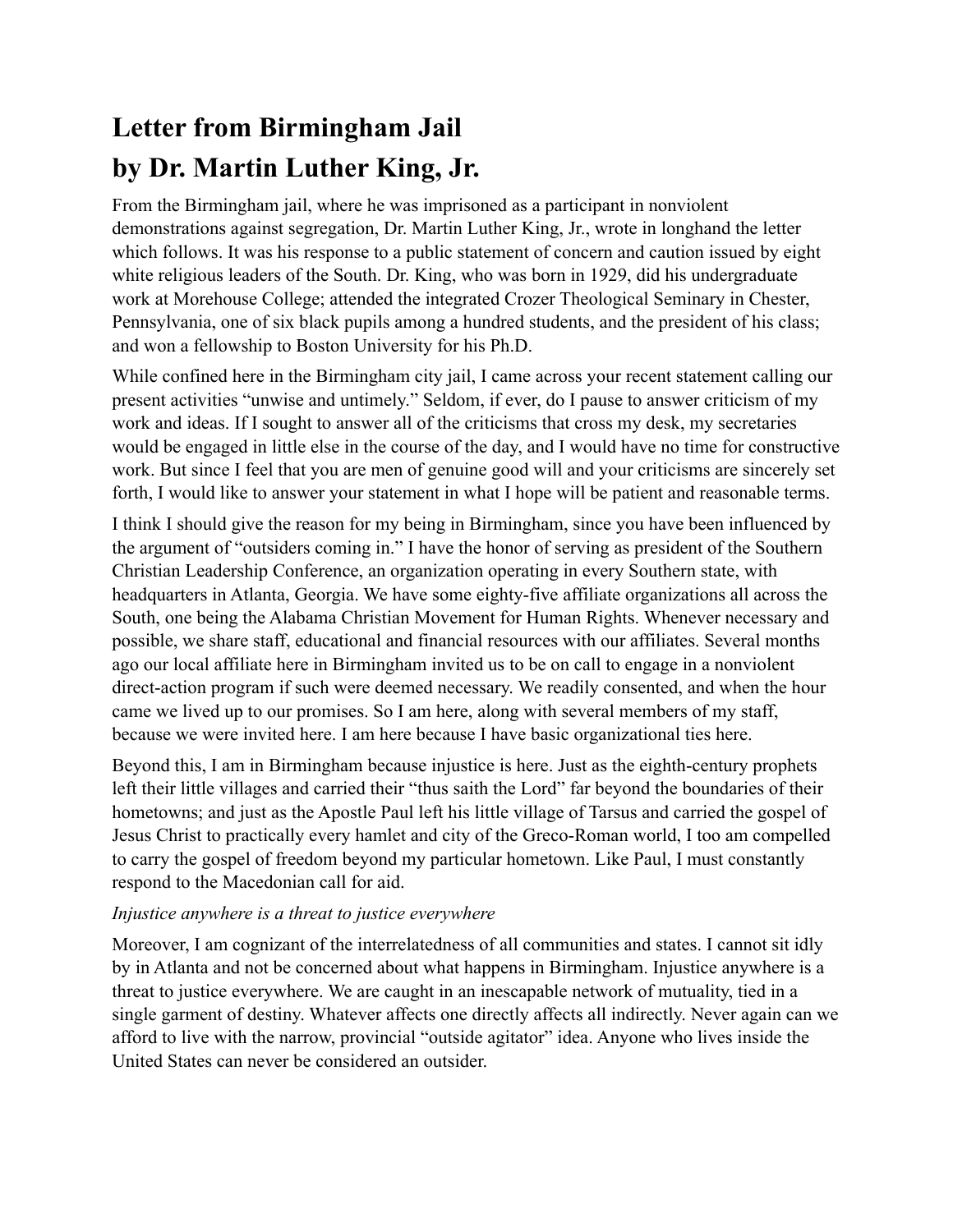You deplore the demonstrations that are presently taking place in Birmingham. But I am sorry that your statement did not express a similar concern for the conditions that brought the demonstrations into being. I am sure that each of you would want to go beyond the superficial social analyst who looks merely at effects and does not grapple with underlying causes. I would not hesitate to say that it is unfortunate that so-called demonstrations are taking place in Birmingham at this time, but I would say in more emphatic terms that it is even more unfortunate that the white power structure of this city left the Negro community with no other alternative.

In any nonviolent campaign there are four basic steps: collection of the facts to determine whether injustices are alive, negotiation, self-purification, and direct action. We have gone through all of these steps in Birmingham. There can be no gainsaying of the fact that racial injustice engulfs this community. Birmingham is probably the most thoroughly segregated city in the United States. Its ugly record of police brutality is known in every section of this country. Its unjust treatment of Negroes in the courts is a notorious reality. There have been more unsolved bombings of Negro homes and churches in Birmingham than in any other city in this nation. These are the hard, brutal, and unbelievable facts. On the basis of them, Negro leaders sought to negotiate with the city fathers. But the political leaders consistently refused to engage in goodfaith negotiation.

Then came the opportunity last September to talk with some of the leaders of the economic community. In these negotiating sessions certain promises were made by the merchants, such as the promise to remove the humiliating racial signs from the stores. On the basis of these promises, Reverend Shuttlesworth and the leaders of the Alabama Christian Movement for Human Rights agreed to call a moratorium on any type of demonstration. As the weeks and months unfolded, we realized that we were the victims of a broken promise. The signs remained. As in so many experiences of the past, we were confronted with blasted hopes, and the dark shadow of a deep disappointment settled upon us. So we had no alternative except that of preparing for direct action, whereby we would present our very bodies as a means of laying our case before the conscience of the local and national community. We were not unmindful of the difficulties involved. So we decided to go through a process of self-purification. We started having workshops on nonviolence and repeatedly asked ourselves the questions, "Are you able to accept blows without retaliating?" and "Are you able to endure the ordeals of jail?" We decided to set our direct-action program around the Easter season, realizing that, with exception of Christmas, this was the largest shopping period of the year. Knowing that a strong economic withdrawal program would be the by-product of direct action, we felt that this was the best time to bring pressure on the merchants for the needed changes. Then it occurred to us that the March election was ahead, and so we speedily decided to postpone action until after election day. When we discovered that Mr. Conner was in the runoff, we decided again to postpone action so that the demonstration could not be used to cloud the issues. At this time we agreed to begin our nonviolent witness the day after the runoff.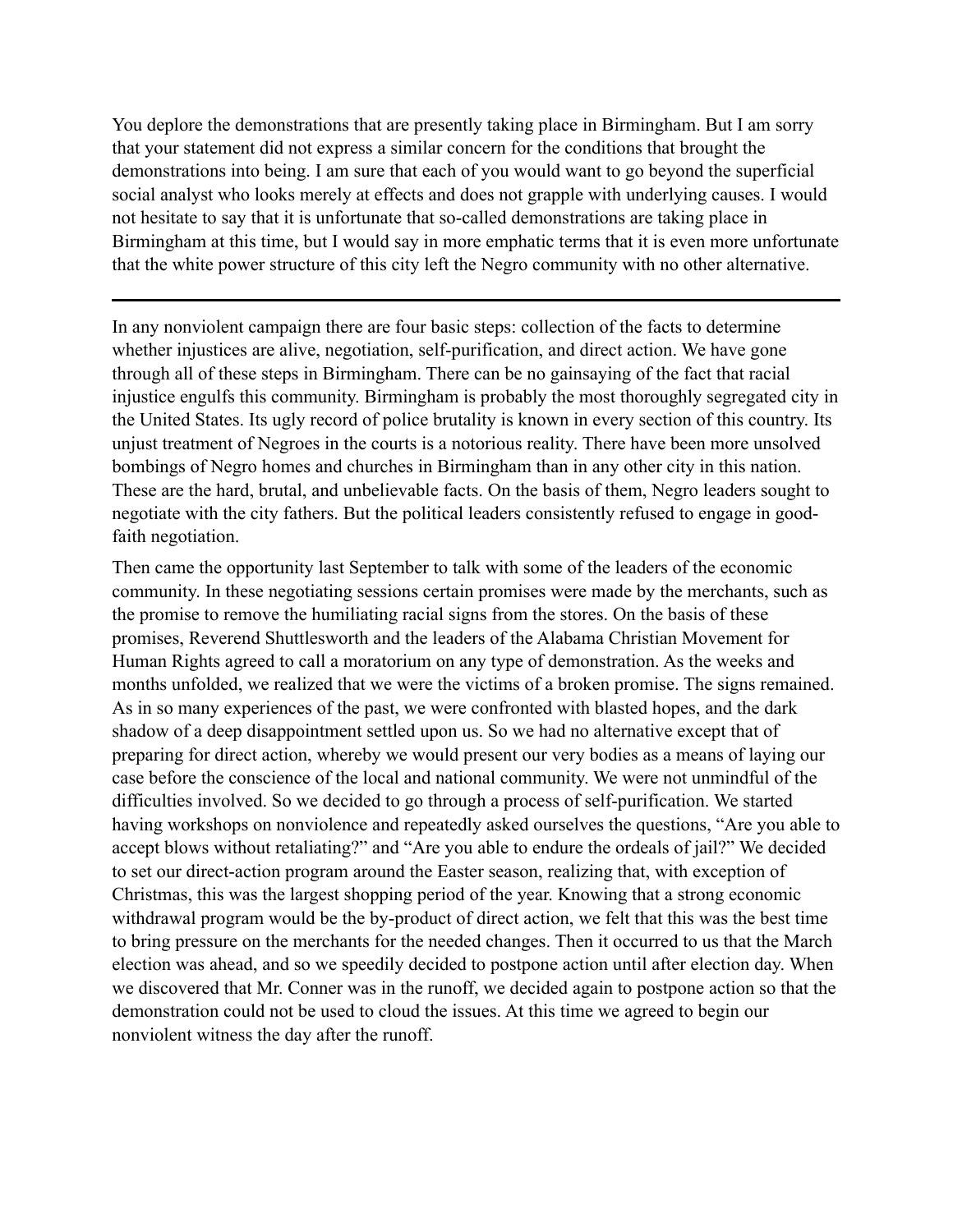This reveals that we did not move irresponsibly into direct action. We, too, wanted to see Mr. Conner defeated, so we went through postponement after postponement to aid in this community need. After this we felt that direct action could be delayed no longer.

You may well ask, "Why direct action, why sit-ins, marches, and so forth? Isn't negotiation a better path?" You are exactly right in your call for negotiation. Indeed, this is the purpose of direct action. Nonviolent direct action seeks to create such a crisis and establish such creative tension that a community that has consistently refused to negotiate is forced to confront the issue. It seeks so to dramatize the issue that it can no longer be ignored. I just referred to the creation of tension as a part of the work of the nonviolent resister. This may sound rather shocking. But I must confess that I am not afraid of the word "tension." I have earnestly worked and preached against violent tension, but there is a type of constructive nonviolent tension that is necessary for growth. Just as Socrates felt that it was necessary to create a tension in the mind so that individuals could rise from the bondage of myths and half-truths to the unfettered realm of creative analysis and objective appraisal, we must see the need of having nonviolent gadflies to create the kind of tension in society that will help men to rise from the dark depths of prejudice and racism to the majestic heights of understanding and brotherhood. So, the purpose of direct action is to create a situation so crisis-packed that it will inevitably open the door to negotiation. We therefore concur with you in your call for negotiation. Too long has our beloved Southland been bogged down in the tragic attempt to live in monologue rather than dialogue.

One of the basic points in your statement is that our acts are untimely. Some have asked, "Why didn't you give the new administration time to act?" The only answer that I can give to this inquiry is that the new administration must be prodded about as much as the outgoing one before it acts. We will be sadly mistaken if we feel that the election of Mr. Boutwell will bring the millennium to Birmingham. While Mr. Boutwell is much more articulate and gentle than Mr. Conner, they are both segregationists, dedicated to the task of maintaining the status quo. The hope I see in Mr. Boutwell is that he will be reasonable enough to see the futility of massive resistance to desegregation. But he will not see this without pressure from the devotees of civil rights. My friends, I must say to you that we have not made a single gain in civil rights without determined legal and nonviolent pressure. History is the long and tragic story of the fact that privileged groups seldom give up their privileges voluntarily. Individuals may see the moral light and voluntarily give up their unjust posture; but, as Reinhold Niebuhr has reminded us, groups are more immoral than individuals.

### *Justice too long delayed is justice denied*

We know through painful experience that freedom is never voluntarily given by the oppressor; it must be demanded by the oppressed. Frankly, I have never yet engaged in a direct-action movement that was "well timed" according to the timetable of those who have not suffered unduly from the disease of segregation. For years now I have heard the word "wait." It rings in the ear of every Negro with a piercing familiarity. This "wait" has almost always meant "never." It has been a tranquilizing thalidomide, relieving the emotional stress for a moment, only to give birth to an ill-formed infant of frustration. We must come to see with the distinguished jurist of yesterday that "justice too long delayed is justice denied." We have waited for more than three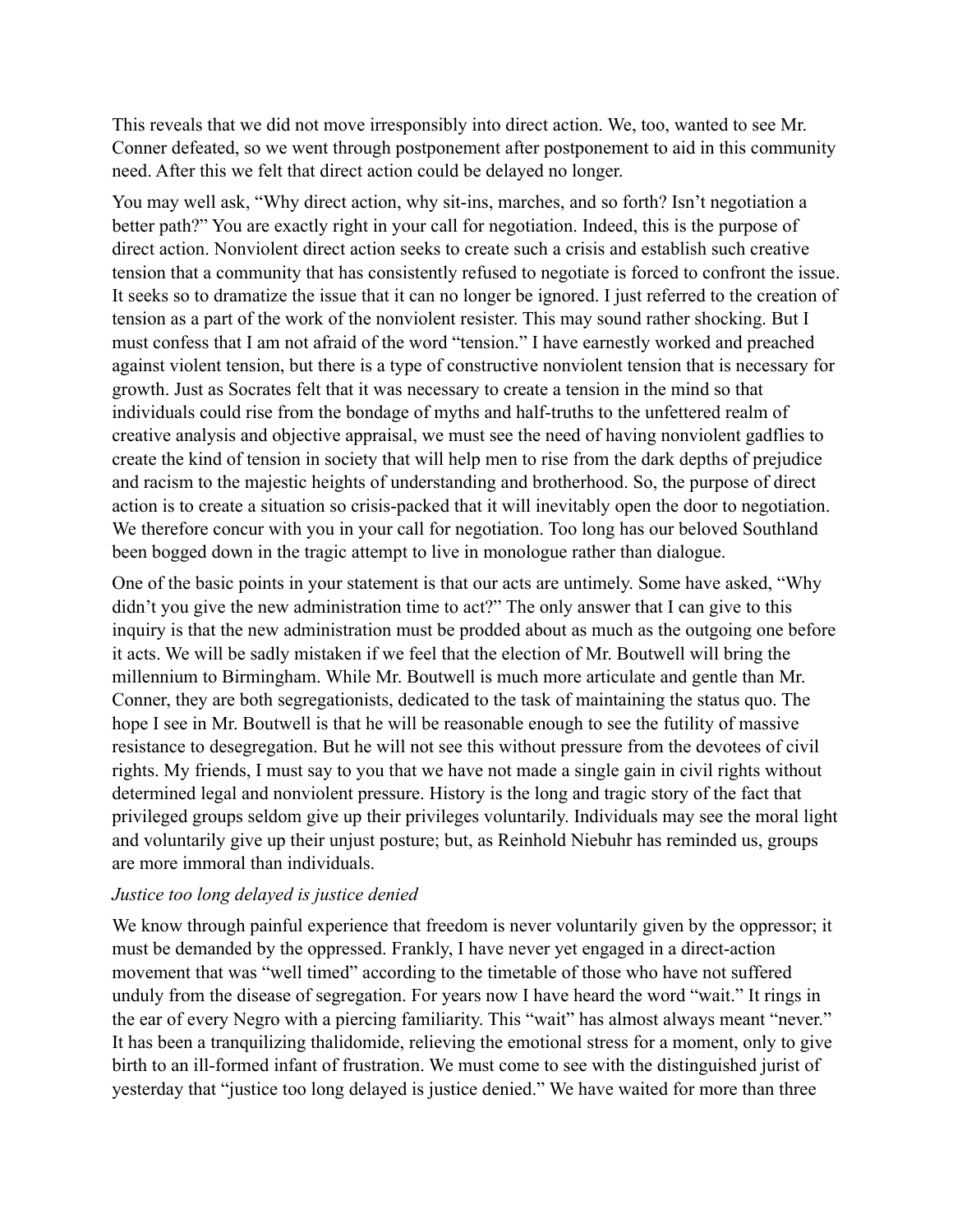hundred and forty years for our God-given and constitutional rights. The nations of Asia and Africa are moving with jetlike speed toward the goal of political independence, and we still creep at horse-and-buggy pace toward the gaining of a cup of coffee at a lunch counter. I guess it is easy for those who have never felt the stinging darts of segregation to say "wait." But when you have seen vicious mobs lynch your mothers and fathers at will and drown your sisters and brothers at whim; when you have seen hate-filled policemen curse, kick, brutalize, and even kill your black brothers and sisters with impunity; when you see the vast majority of your twenty million Negro brothers smothering in an airtight cage of poverty in the midst of an affluent society; when you suddenly find your tongue twisted and your speech stammering as you seek to explain to your six-year-old daughter why she cannot go to the public amusement park that has just been advertised on television, and see tears welling up in her little eyes when she is told that Funtown is closed to colored children, and see the depressing clouds of inferiority begin to form in her little mental sky, and see her begin to distort her little personality by unconsciously developing a bitterness toward white people; when you have to concoct an answer for a fiveyear-old son asking in agonizing pathos, "Daddy, why do white people treat colored people so mean?"; when you take a cross-country drive and find it necessary to sleep night after night in the uncomfortable corners of your automobile because no motel will accept you; when you are humiliated day in and day out by nagging signs reading "white" and "colored"; when your first name becomes "nigger" and your middle name becomes "boy" (however old you are) and your last name becomes "John," and when your wife and mother are never given the respected title "Mrs."; when you are harried by day and haunted by night by the fact that you are a Negro, living constantly at tiptoe stance, never knowing what to expect next, and plagued with inner fears and outer resentments; when you are forever fighting a degenerating sense of "nobodyness"—then you will understand why we find it difficult to wait. There comes a time when the cup of endurance runs over and men are no longer willing to be plunged into an abyss of injustice where they experience the bleakness of corroding despair. I hope, sirs, you can understand our legitimate and unavoidable impatience.

You express a great deal of anxiety over our willingness to break laws. This is certainly a legitimate concern. Since we so diligently urge people to obey the Supreme Court's decision of 1954 outlawing segregation in the public schools, it is rather strange and paradoxical to find us consciously breaking laws. One may well ask, "How can you advocate breaking some laws and obeying others?" The answer is found in the fact that there are two types of laws: there are just laws, and there are unjust laws. I would agree with St. Augustine that "An unjust law is no law at all."

### *An unjust law is no law at all*

Now, what is the difference between the two? How does one determine when a law is just or unjust? A just law is a man-made code that squares with the moral law, or the law of God. An unjust law is a code that is out of harmony with the moral law. To put it in the terms of St. Thomas Aquinas, an unjust law is a human law that is not rooted in eternal and natural law. Any law that uplifts human personality is just. Any law that degrades human personality is unjust. All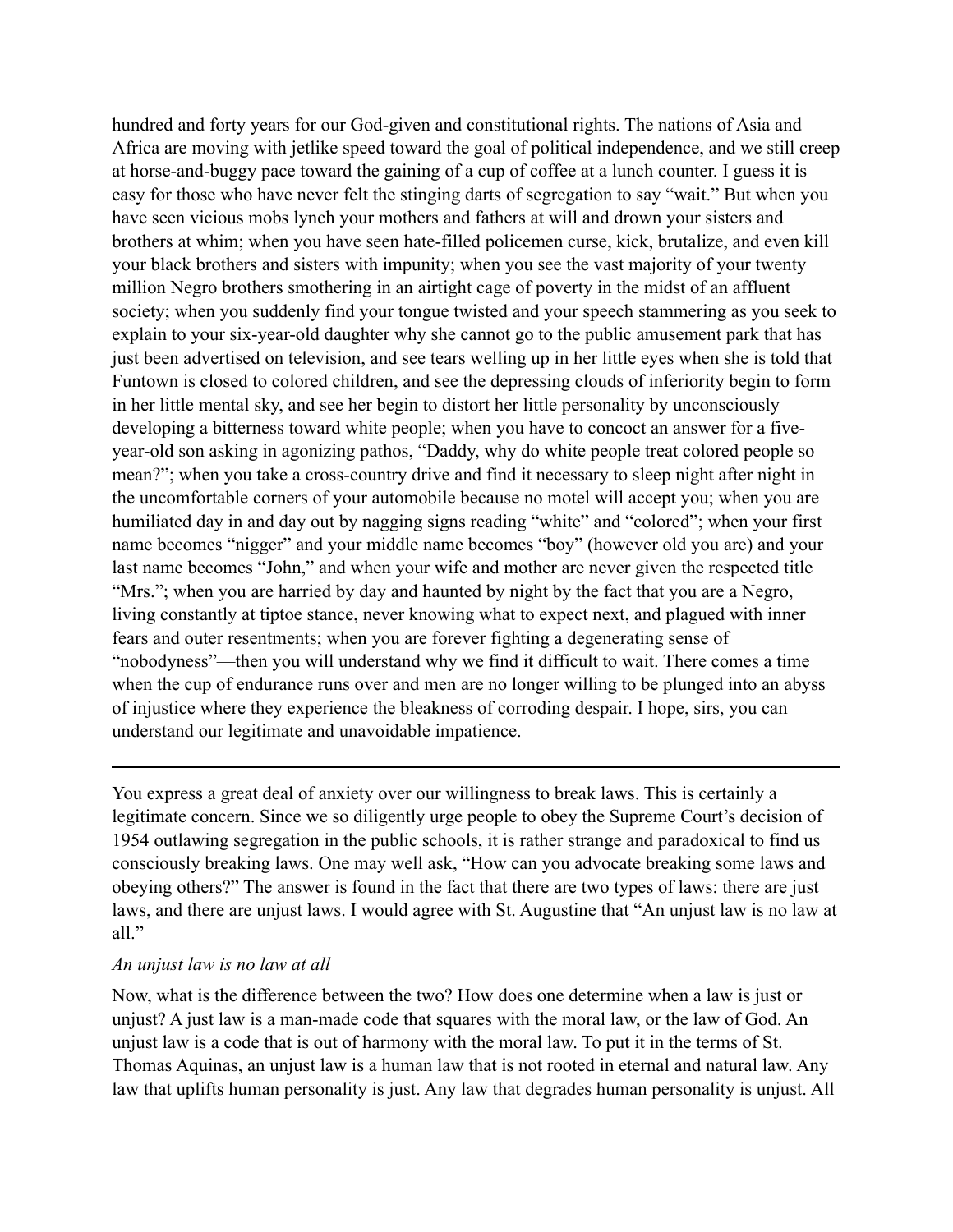segregation statutes are unjust because segregation distorts the soul and damages the personality. It gives the segregator a false sense of superiority and the segregated a false sense of inferiority. To use the words of Martin Buber, the great Jewish philosopher, segregation substitutes an "I it" relationship for the "I - thou" relationship and ends up relegating persons to the status of things. So segregation is not only politically, economically, and sociologically unsound, but it is morally wrong and sinful. Paul Tillich has said that sin is separation. Isn't segregation an existential expression of man's tragic separation, an expression of his awful estrangement, his terrible sinfulness? So I can urge men to obey the 1954 decision of the Supreme Court because it is morally right, and I can urge them to disobey segregation ordinances because they are morally wrong.

Let us turn to a more concrete example of just and unjust laws. An unjust law is a code that a majority inflicts on a minority that is not binding on itself. This is difference made legal. On the other hand, a just law is a code that a majority compels a minority to follow, and that it is willing to follow itself. This is sameness made legal.

Let me give another explanation. An unjust law is a code inflicted upon a minority which that minority had no part in enacting or creating because it did not have the unhampered right to vote. Who can say that the legislature of Alabama which set up the segregation laws was democratically elected? Throughout the state of Alabama all types of conniving methods are used to prevent Negroes from becoming registered voters, and there are some counties without a single Negro registered to vote, despite the fact that the Negroes constitute a majority of the population. Can any law set up in such a state be considered democratically structured?

These are just a few examples of unjust and just laws. There are some instances when a law is just on its face and unjust in its application. For instance, I was arrested Friday on a charge of parading without a permit. Now, there is nothing wrong with an ordinance which requires a permit for a parade, but when the ordinance is used to preserve segregation and to deny citizens the First Amendment privilege of peaceful assembly and peaceful protest, then it becomes unjust.

Of course, there is nothing new about this kind of civil disobedience. It was seen sublimely in the refusal of Shadrach, Meshach, and Abednego to obey the laws of Nebuchadnezzar because a higher moral law was involved. It was practiced superbly by the early Christians, who were willing to face hungry lions and the excruciating pain of chopping blocks before submitting to certain unjust laws of the Roman Empire. To a degree, academic freedom is a reality today because Socrates practiced civil disobedience.

We can never forget that everything Hitler did in Germany was "legal" and everything the Hungarian freedom fighters did in Hungary was "illegal." It was "illegal" to aid and comfort a Jew in Hitler's Germany. But I am sure that if I had lived in Germany during that time, I would have aided and comforted my Jewish brothers even though it was illegal. If I lived in a Communist country today where certain principles dear to the Christian faith are suppressed, I believe I would openly advocate disobeying these anti-religious laws.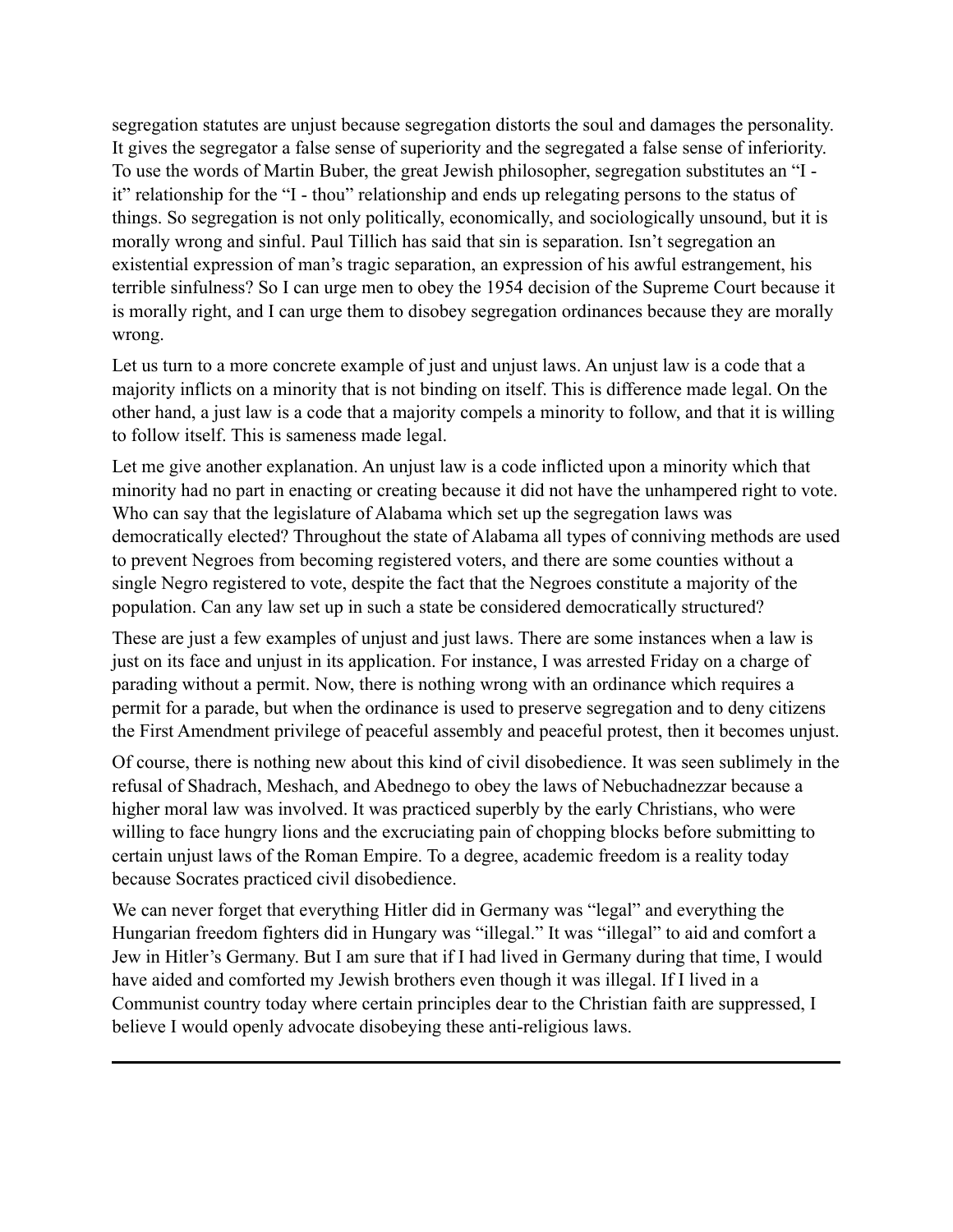I must make two honest confessions to you, my Christian and Jewish brothers. First, I must confess that over the last few years I have been gravely disappointed with the white moderate. I have almost reached the regrettable conclusion that the Negro's great stumbling block in the stride toward freedom is not the White Citizens Councillor or the Ku Klux Klanner but the white moderate who is more devoted to order than to justice; who prefers a negative peace which is the absence of tension to a positive peace which is the presence of justice; who constantly says, "I agree with you in the goal you seek, but I can't agree with your methods of direct action"; who paternalistically feels that he can set the timetable for another man's freedom; who lives by the myth of time; and who constantly advises the Negro to wait until a "more convenient season." Shallow understanding from people of good will is more frustrating than absolute misunderstanding from people of ill will. Lukewarm acceptance is much more bewildering than outright rejection.

In your statement you asserted that our actions, even though peaceful, must be condemned because they precipitate violence. But can this assertion be logically made? Isn't this like condemning the robbed man because his possession of money precipitated the evil act of robbery? Isn't this like condemning Socrates because his unswerving commitment to truth and his philosophical delvings precipitated the misguided popular mind to make him drink the hemlock? Isn't this like condemning Jesus because His unique God-consciousness and neverceasing devotion to His will precipitated the evil act of crucifixion? We must come to see, as federal courts have consistently affirmed, that it is immoral to urge an individual to withdraw his efforts to gain his basic constitutional rights because the quest precipitates violence. Society must protect the robbed and punish the robber.

I had also hoped that the white moderate would reject the myth of time. I received a letter this morning from a white brother in Texas which said, "All Christians know that the colored people will receive equal rights eventually, but is it possible that you are in too great of a religious hurry? It has taken Christianity almost 2000 years to accomplish what it has. The teachings of Christ take time to come to earth." All that is said here grows out of a tragic misconception of time. It is the strangely irrational notion that there is something in the very flow of time that will inevitably cure all ills. Actually, time is neutral. It can be used either destructively or constructively. I am coming to feel that the people of ill will have used time much more effectively than the people of good will. We will have to repent in this generation not merely for the vitriolic words and actions of the bad people but for the appalling silence of the good people. We must come to see that human progress never rolls in on wheels of inevitability. It comes through the tireless efforts and persistent work of men willing to be coworkers with God, and without this hard work time itself becomes an ally of the forces of social stagnation.

You spoke of our activity in Birmingham as extreme. At first I was rather disappointed that fellow clergymen would see my nonviolent efforts as those of an extremist. I started thinking about the fact that I stand in the middle of two opposing forces in the Negro community. One is a force of complacency made up of Negroes who, as a result of long years of oppression, have been so completely drained of self-respect and a sense of "somebodyness" that they have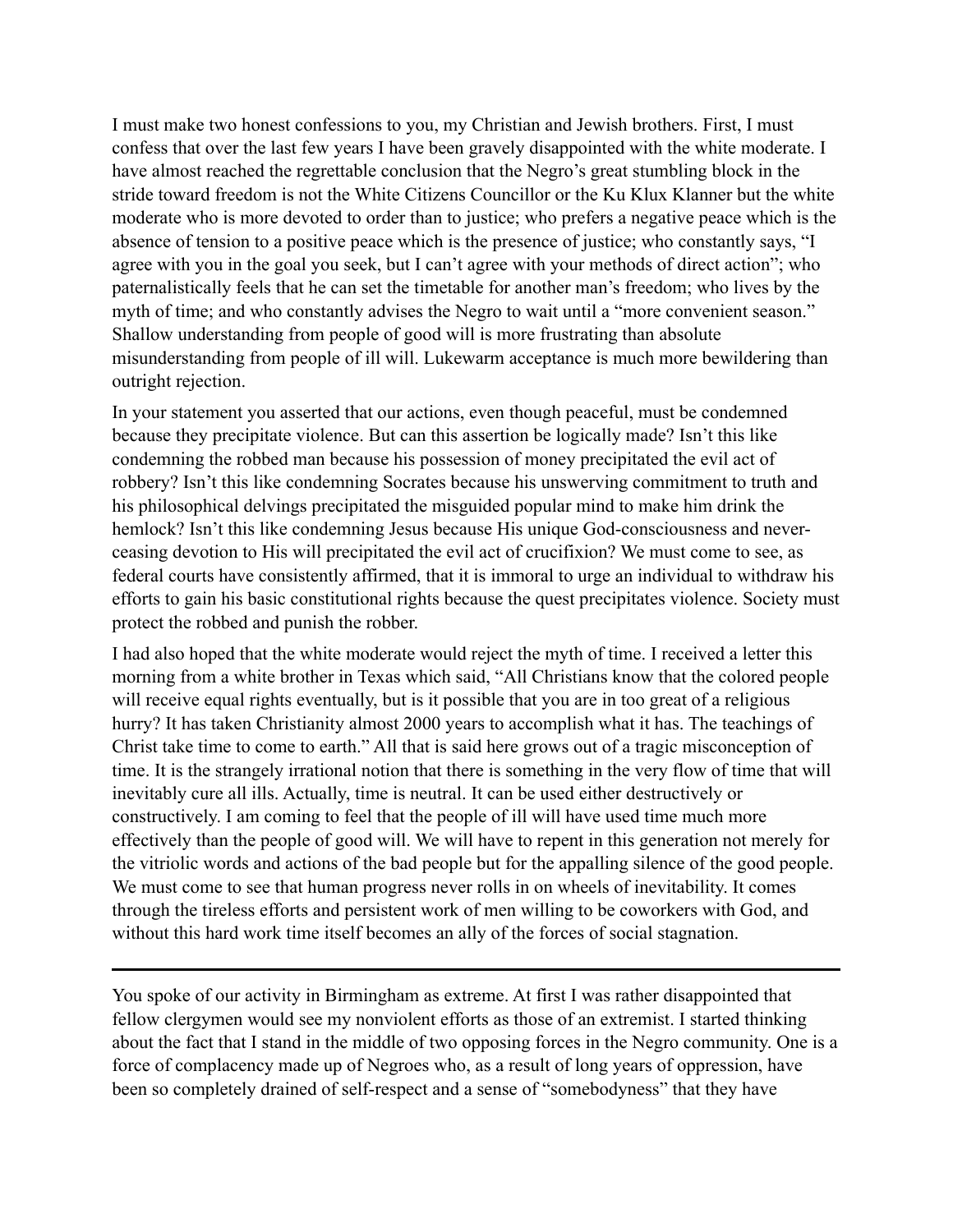adjusted to segregation, and, on the other hand, of a few Negroes in the middle class who, because of a degree of academic and economic security and because at points they profit by segregation, have unconsciously become insensitive to the problems of the masses. The other force is one of bitterness and hatred and comes perilously close to advocating violence. It is expressed in the various black nationalist groups that are springing up over the nation, the largest and best known being Elijah Muhammad's Muslim movement. This movement is nourished by the contemporary frustration over the continued existence of racial discrimination. It is made up of people who have lost faith in America, who have absolutely repudiated Christianity, and who have concluded that the white man is an incurable devil. I have tried to stand between these two forces, saying that we need not follow the do-nothingism of the complacent or the hatred and despair of the black nationalist. There is a more excellent way, of love and nonviolent protest. I'm grateful to God that, through the Negro church, the dimension of nonviolence entered our struggle. If this philosophy had not emerged, I am convinced that by now many streets of the South would be flowing with floods of blood. And I am further convinced that if our white brothers dismiss as "rabble-rousers" and "outside agitators" those of us who are working through the channels of nonviolent direct action and refuse to support our nonviolent efforts, millions of Negroes, out of frustration and despair, will seek solace and security in black nationalist ideologies, a development that will lead inevitably to a frightening racial nightmare.

Oppressed people cannot remain oppressed forever. The urge for freedom will eventually come. This is what has happened to the American Negro. Something within has reminded him of his birthright of freedom; something without has reminded him that he can gain it. Consciously and unconsciously, he has been swept in by what the Germans call the Zeitgeist, and with his black brothers of Africa and his brown and yellow brothers of Asia, South America, and the Caribbean, he is moving with a sense of cosmic urgency toward the promised land of racial justice. Recognizing this vital urge that has engulfed the Negro community, one should readily understand public demonstrations. The Negro has many pent-up resentments and latent frustrations. He has to get them out. So let him march sometime; let him have his prayer pilgrimages to the city hall; understand why he must have sit- ins and freedom rides. If his repressed emotions do not come out in these nonviolent ways, they will come out in ominous expressions of violence. This is not a threat; it is a fact of history. So I have not said to my people, "Get rid of your discontent." But I have tried to say that this normal and healthy discontent can be channeled through the creative outlet of nonviolent direct action. Now this approach is being dismissed as extremist. I must admit that I was initially disappointed in being so categorized.

#### *The question is not whether we will be extremist, but what kind of extremists we will be*

But as I continued to think about the matter, I gradually gained a bit of satisfaction from being considered an extremist. Was not Jesus an extremist in love?—"Love your enemies, bless them that curse you, pray for them that despitefully use you." Was not Amos an extremist for justice? —"Let justice roll down like waters and righteousness like a mighty stream." Was not Paul an extremist for the gospel of Jesus Christ?—"I bear in my body the marks of the Lord Jesus." Was not Martin Luther an extremist?—"Here I stand; I can do no other so help me God." Was not John Bunyan an extremist?—"I will stay in jail to the end of my days before I make a mockery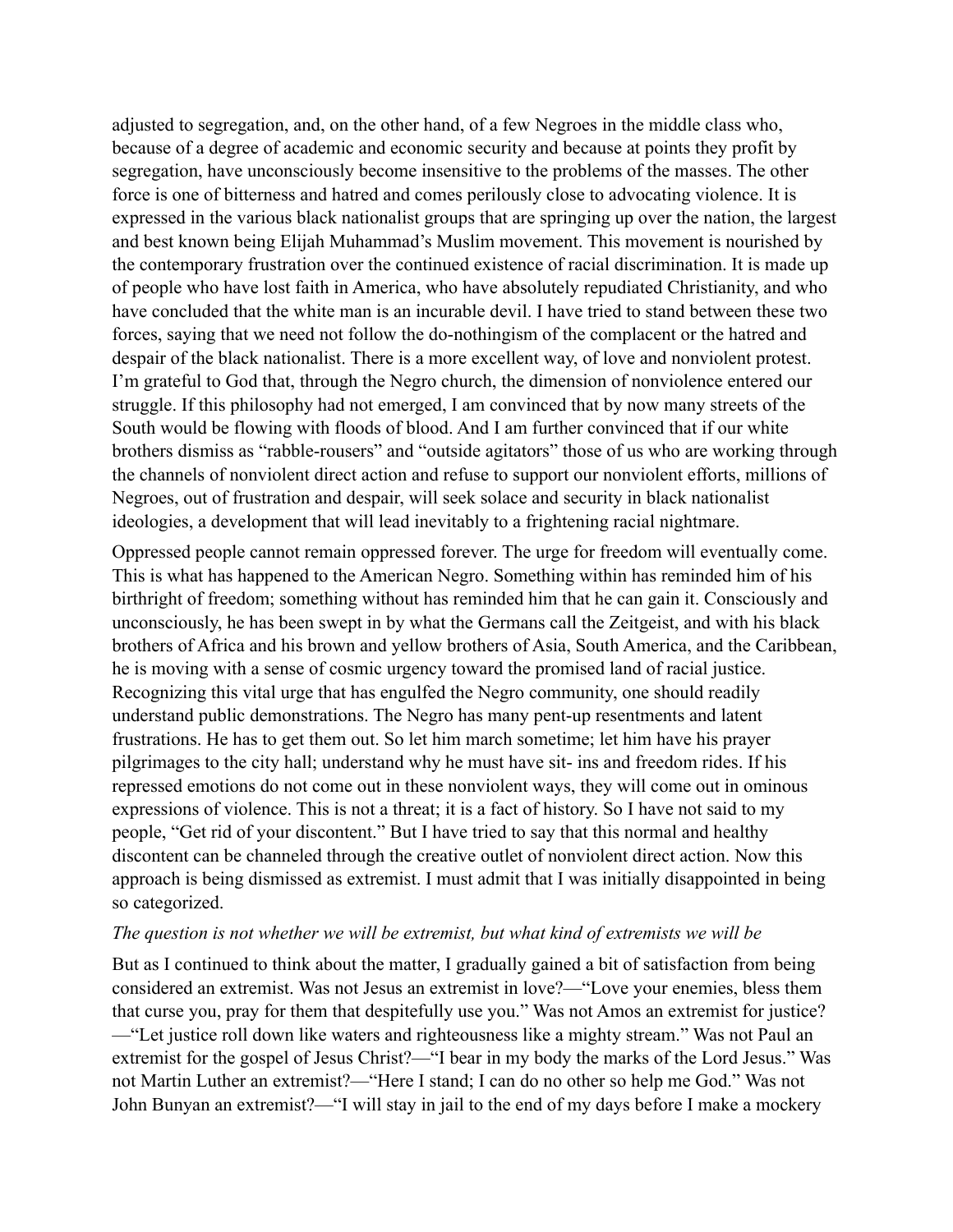of my conscience." Was not Abraham Lincoln an extremist?—"This nation cannot survive half slave and half free." Was not Thomas Jefferson an extremist?—"We hold these truths to be selfevident, that all men are created equal." So the question is not whether we will be extremist, but what kind of extremists we will be. Will we be extremists for hate, or will we be extremists for love? Will we be extremists for the preservation of injustice, or will we be extremists for the cause of justice?

I had hoped that the white moderate would see this. Maybe I was too optimistic. Maybe I expected too much. I guess I should have realized that few members of a race that has oppressed another race can understand or appreciate the deep groans and passionate yearnings of those that have been oppressed, and still fewer have the vision to see that injustice must be rooted out by strong, persistent, and determined action. I am thankful, however, that some of our white brothers have grasped the meaning of this social revolution and committed themselves to it. They are still all too small in quantity, but they are big in quality. Some, like Ralph McGill, Lillian Smith, Harry Golden, and James Dabbs, have written about our struggle in eloquent, prophetic, and understanding terms. Others have marched with us down nameless streets of the South. They sat in with us at lunch counters and rode in with us on the freedom rides. They have languished in filthy roach-infested jails, suffering the abuse and brutality of angry policemen who see them as "dirty nigger lovers." They, unlike many of their moderate brothers, have recognized the urgency of the moment and sensed the need for powerful "action" antidotes to combat the disease of segregation.

Let me rush on to mention my other disappointment. I have been disappointed with the white church and its leadership. Of course, there are some notable exceptions. I am not unmindful of the fact that each of you has taken some significant stands on this issue. I commend you, Reverend Stallings, for your Christian stand this past Sunday in welcoming Negroes to your Baptist Church worship service on a nonsegregated basis. I commend the Catholic leaders of this state for integrating Springhill College several years ago.

But despite these notable exceptions, I must honestly reiterate that I have been disappointed with the church. I do not say that as one of those negative critics who can always find something wrong with the church. I say it as a minister of the gospel who loves the church, who was nurtured in its bosom, who has been sustained by its Spiritual blessings, and who will remain true to it as long as the cord of life shall lengthen.

I had the strange feeling when I was suddenly catapulted into the leadership of the bus protest in Montgomery several years ago that we would have the support of the white church. I felt that the white ministers, priests, and rabbis of the South would be some of our strongest allies. Instead, some few have been outright opponents, refusing to understand the freedom movement and misrepresenting its leaders; all too many others have been more cautious than courageous and have remained silent behind the anesthetizing security of stained-glass windows.

In spite of my shattered dreams of the past, I came to Birmingham with the hope that the white religious leadership of this community would see the justice of our cause and with deep moral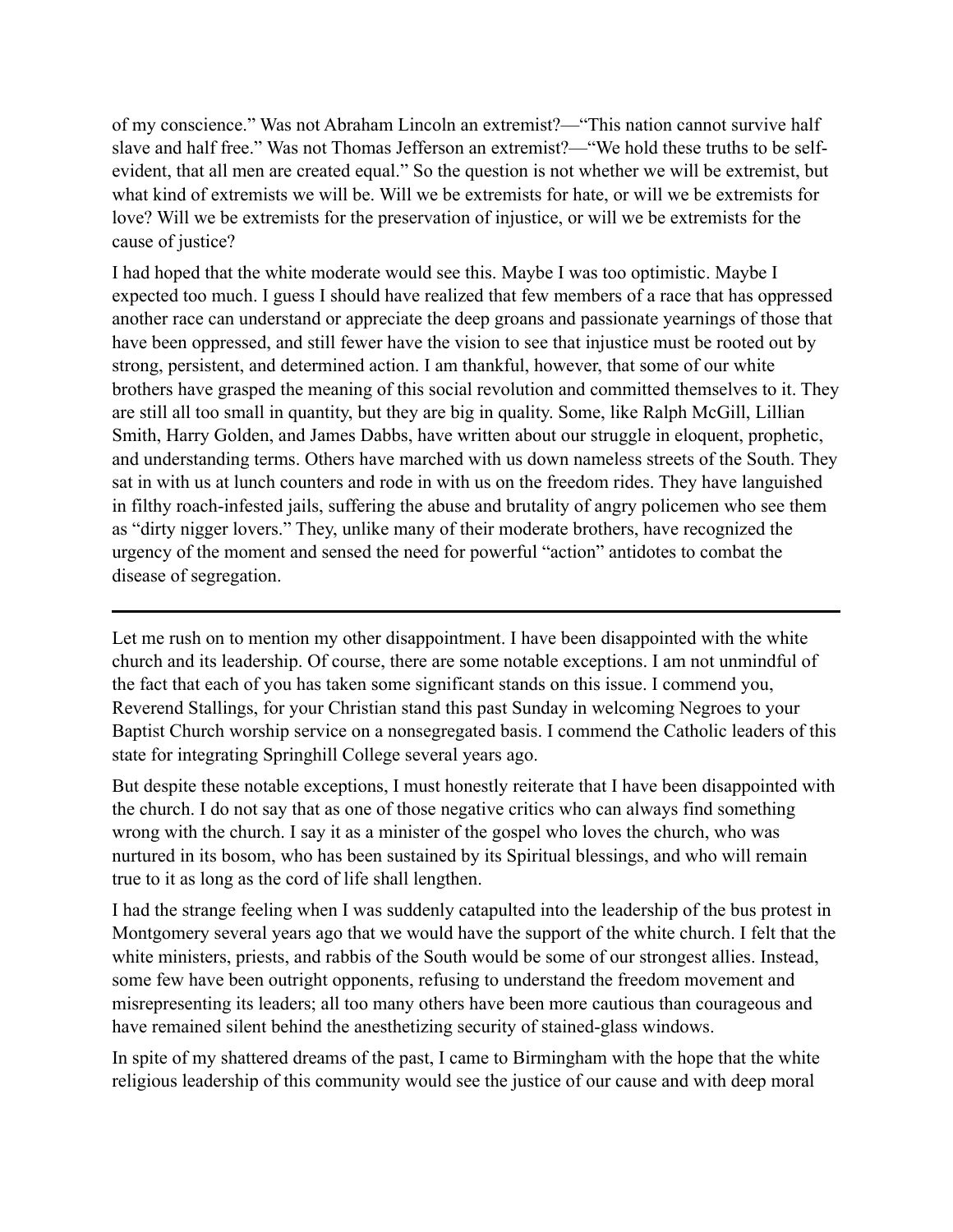concern serve as the channel through which our just grievances could get to the power structure. I had hoped that each of you would understand. But again I have been disappointed.

I have heard numerous religious leaders of the South call upon their worshipers to comply with a desegregation decision because it is the law, but I have longed to hear white ministers say, follow this decree because integration is morally right and the Negro is your brother. In the midst of blatant injustices inflicted upon the Negro, I have watched white churches stand on the sidelines and merely mouth pious irrelevancies and sanctimonious trivialities. In the midst of a mighty struggle to rid our nation of racial and economic injustice, I have heard so many ministers say, "Those are social issues which the gospel has nothing to do with," and I have watched so many churches commit themselves to a completely otherworldly religion which made a strange distinction between bodies and souls, the sacred and the secular.

There was a time when the church was very powerful. It was during that period that the early Christians rejoiced when they were deemed worthy to suffer for what they believed. In those days the church was not merely a thermometer that recorded the ideas and principles of popular opinion; it was the thermostat that transformed the mores of society. Wherever the early Christians entered a town the power structure got disturbed and immediately sought to convict them for being "disturbers of the peace" and "outside agitators." But they went on with the conviction that they were "a colony of heaven" and had to obey God rather than man. They were small in number but big in commitment. They were too God-intoxicated to be "astronomically intimidated." They brought an end to such ancient evils as infanticide and gladiatorial contest.

Things are different now. The contemporary church is so often a weak, ineffectual voice with an uncertain sound. It is so often the arch supporter of the status quo. Far from being disturbed by the presence of the church, the power structure of the average community is consoled by the church's often vocal sanction of things as they are.

But the judgment of God is upon the church as never before. If the church of today does not recapture the sacrificial spirit of the early church, it will lose its authentic ring, forfeit the loyalty of millions, and be dismissed as an irrelevant social club with no meaning for the twentieth century. I meet young people every day whose disappointment with the church has risen to outright disgust.

I hope the church as a whole will meet the challenge of this decisive hour. But even if the church does not come to the aid of justice, I have no despair about the future. I have no fear about the outcome of our struggle in Birmingham, even if our motives are presently misunderstood. We will reach the goal of freedom in Birmingham and all over the nation, because the goal of America is freedom. Abused and scorned though we may be, our destiny is tied up with the destiny of America. Before the Pilgrims landed at Plymouth, we were here. Before the pen of Jefferson scratched across the pages of history the majestic word of the Declaration of Independence, we were here. For more than two centuries our foreparents labored here without wages; they made cotton king; and they built the homes of their masters in the midst of brutal injustice and shameful humiliation—and yet out of a bottomless vitality our people continue to thrive and develop. If the inexpressible cruelties of slavery could not stop us, the opposition we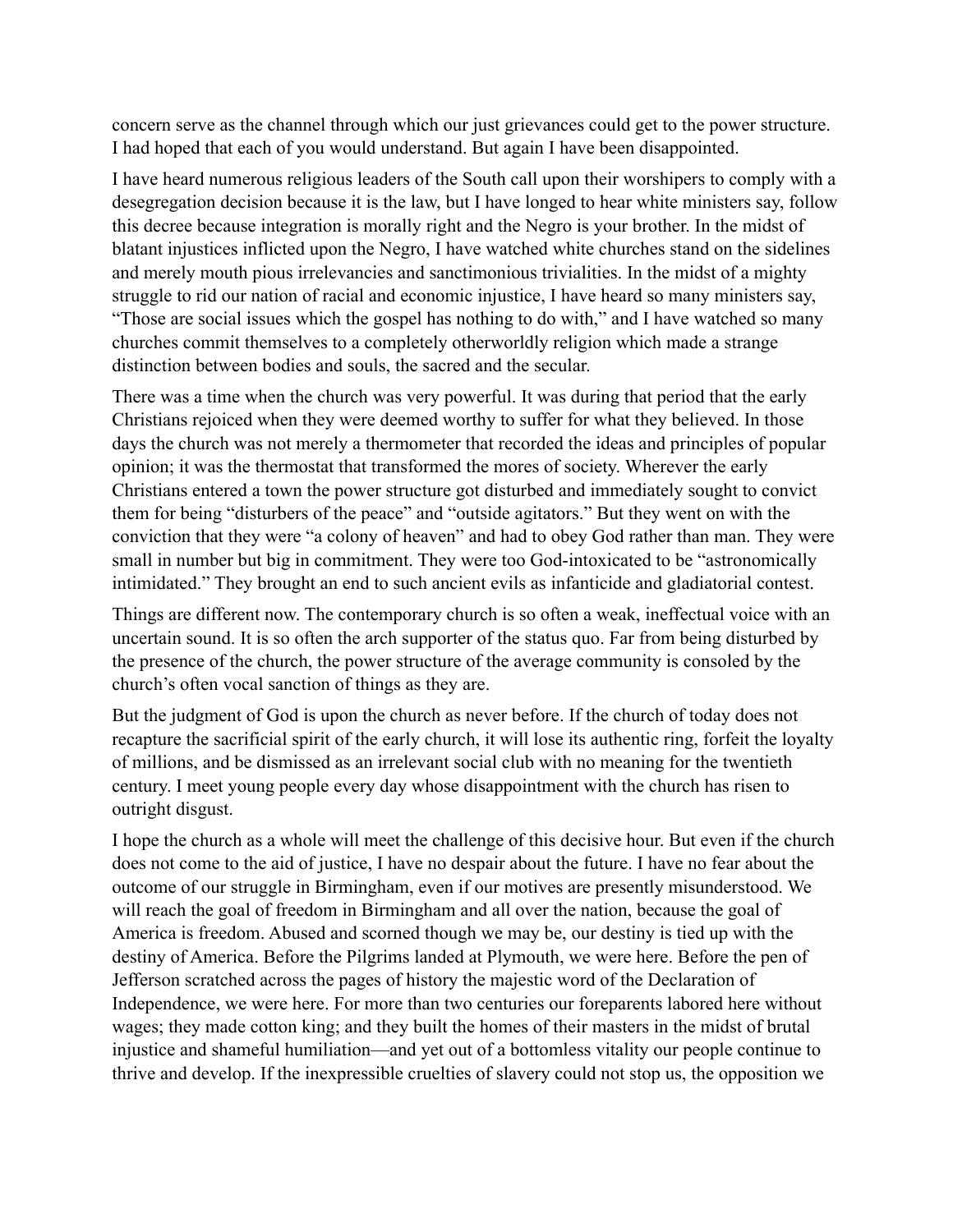now face will surely fail. We will win our freedom because the sacred heritage of our nation and the eternal will of God are embodied in our echoing demands.

I must close now. But before closing I am impelled to mention one other point in your statement that troubled me profoundly. You warmly commended the Birmingham police force for keeping "order" and "preventing violence." I don't believe you would have so warmly commended the police force if you had seen its angry violent dogs literally biting six unarmed, nonviolent Negroes. I don't believe you would so quickly commend the policemen if you would observe their ugly and inhuman treatment of Negroes here in the city jail; if you would watch them push and curse old Negro women and young Negro girls; if you would see them slap and kick old Negro men and young boys, if you would observe them, as they did on two occasions, refusing to give us food because we wanted to sing our grace together. I'm sorry that I can't join you in your praise for the police department.

It is true that they have been rather disciplined in their public handling of the demonstrators. In this sense they have been publicly "nonviolent." But for what purpose? To preserve the evil system of segregation. Over the last few years I have consistently preached that nonviolence demands that the means we use must be as pure as the ends we seek. So I have tried to make it clear that it is wrong to use immoral means to attain moral ends. But now I must affirm that it is just as wrong, or even more, to use moral means to preserve immoral ends.

I wish you had commended the Negro demonstrators of Birmingham for their sublime courage, their willingness to suffer, and their amazing discipline in the midst of the most inhuman provocation. One day the South will recognize its real heroes. They will be the James Merediths, courageously and with a majestic sense of purpose facing jeering and hostile mobs and the agonizing loneliness that characterizes the life of the pioneer. They will be old, oppressed, battered Negro women, symbolized in a seventy-two-year-old woman of Montgomery, Alabama, who rose up with a sense of dignity and with her people decided not to ride the segregated buses, and responded to one who inquired about her tiredness with ungrammatical profundity, "My feets is tired, but my soul is rested." They will be young high school and college students, young ministers of the gospel and a host of their elders courageously and nonviolently sitting in at lunch counters and willingly going to jail for conscience's sake. One day the South will know that when these disinherited children of God sat down at lunch counters they were in reality standing up for the best in the American dream and the most sacred values in our Judeo-Christian heritage.

Never before have I written a letter this long—or should I say a book? I'm afraid that it is much too long to take your precious time. I can assure you that it would have been much shorter if I had been writing from a comfortable desk, but what else is there to do when you are alone for days in the dull monotony of a narrow jail cell other than write long letters, think strange thoughts, and pray long prayers?

If I have said anything in this letter that is an understatement of the truth and is indicative of an unreasonable impatience, I beg you to forgive me. If I have said anything in this letter that is an overstatement of the truth and is indicative of my having a patience that makes me patient with anything less than brotherhood, I beg God to forgive me.